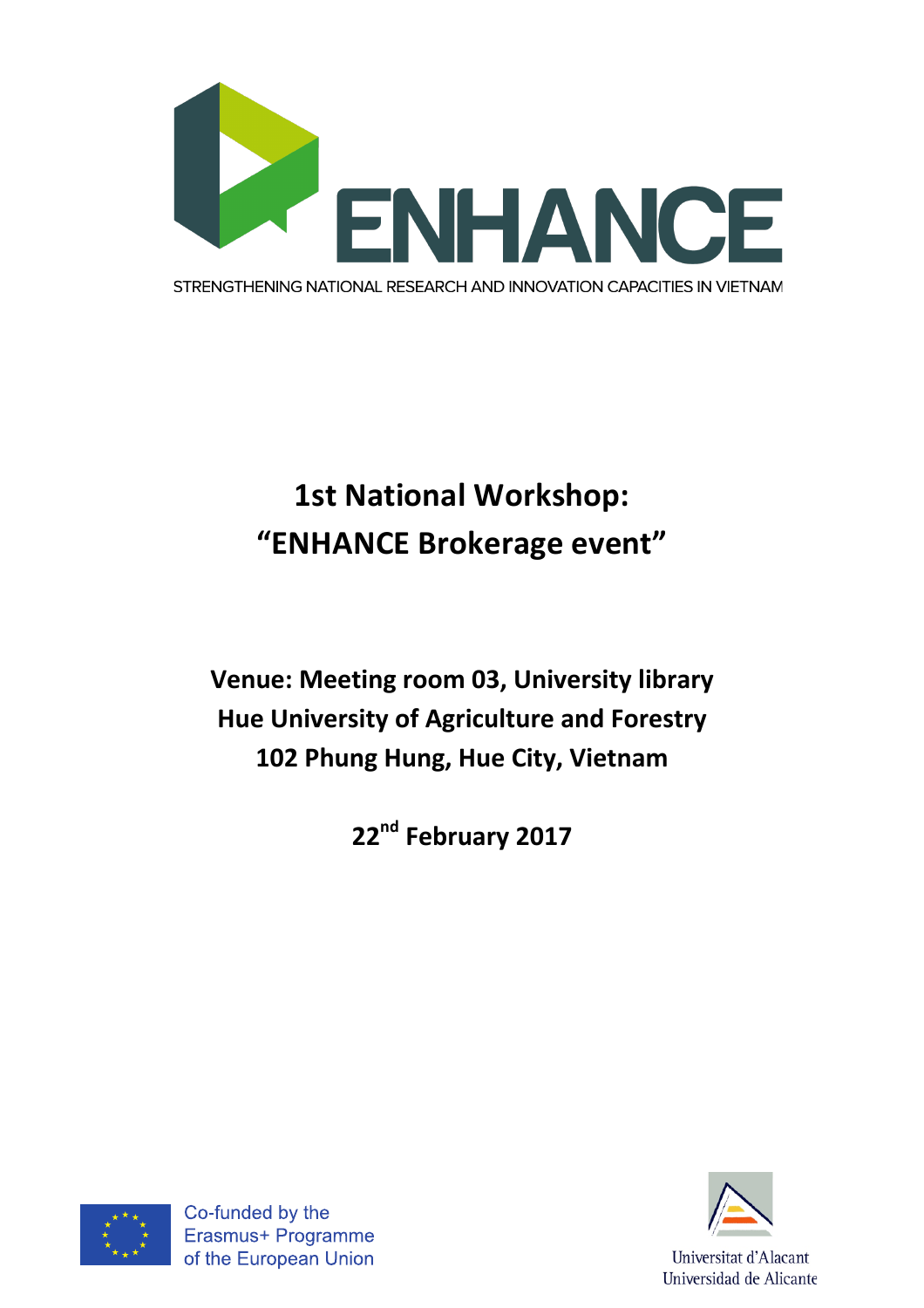

**TARGET:** the 1<sup>st</sup> ENHANCE National Workshop will bring together managers, researchers and academics from Higher Education Institutions (HEI) and Research Institutes, Science and Technology (S&T) authorities, representatives from the private sector and relevant stakeholders in Vietnam. 

**AIM:** the main aim of the National Workshop is to strength the links between academia and industry fostering joint initiatives in the field of research and innovation.

As a result of this brokerage event, R&I Units at VIET HEIs should be able to identify how to improve their support services to research groups and engage with industry.

The **objective** of the 1<sup>st</sup> ENHANCE National Workshop is to foster a discussion on possible improvements of services provided to research groups and industry by Research and Innovation (R&I) Units at VIET HEIs.

The **expected results** of the National Workshop are:

- Increased dialogue among HE community and industry and exchange of ideas in the field of research and innovation.
- Improvement of services provided to research groups and industry by R&I Units at VIET HEIs.
- Relevant conclusion drafted after the National Workshop.